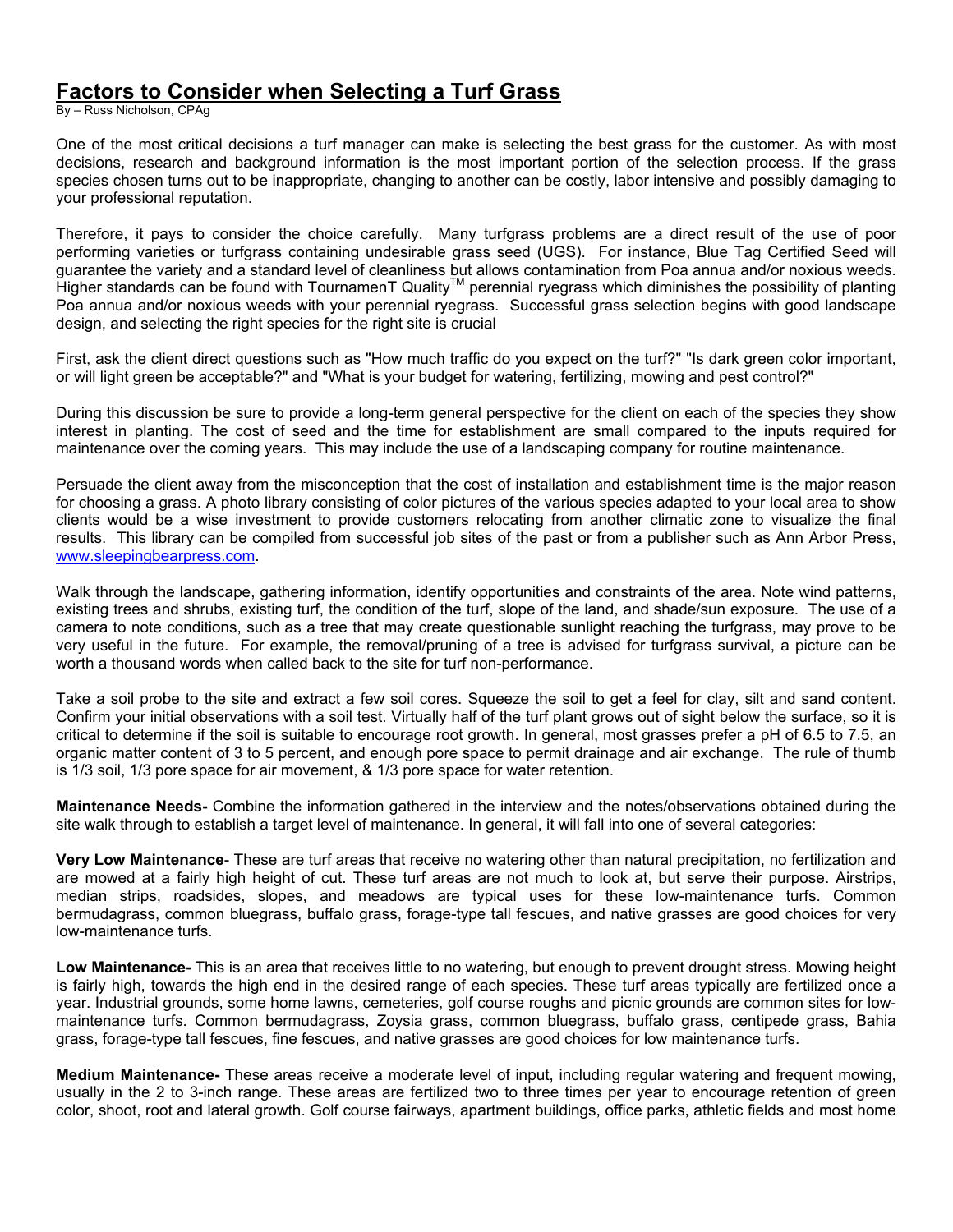lawns fall into this level of maintenance. Improved seeded bermudagrass, improved Zoysia grass, premium bluegrass, bluegrass/perennial ryegrass mixtures, and turf-type tall fescue are good choices for medium maintenance lawns.

**High Maintenance-** These are areas that receive regular, high intensity inputs and require the greatest cost to maintain. They are frequently irrigated, and mowed at the lower end of the desired range in each species to produce a quality appearance. Fertilizer is applied frequently to these turfs, usually three to five times per year. In some situations, a "spoon feeding" regime is used, where fertilizer is applied every three weeks or so. Golf greens, estate grounds, upscale hotels, theme parks, some home lawns and certain office complexes are sites maintained at this level. Turf-type perennial ryegrass, premium bluegrass, hybrid bermudagrass and creeping bentgrass are good high maintenance turf choices.

**Significant Qualities-** All of the factors in selection are interrelated to an extent. This is especially true if a turf species is maintained at a higher or lower level than is reasonable for the grass. For example, fertilization and irrigation affect mowing in that if you fertilize and irrigate a turf area heavily, the grass will require more frequent mowing. On the other hand, turf varieties that prefer moderate maintenance will generally become thin and open if fertilized and irrigated sparingly. In the latter scenario, drought stress and weed invasion due to an open stand will likely result.

Each species of grass is unique and expresses distinctive attributes. More specifically, cultivars within a species express quite a range of growth and environmental tolerances as well. The National Turfgrass Evaluation Program (NTEP) evaluates cultivars of turf in multiple sites in different parts of the nation to determine what grasses are best suited for the selected climatic condition and management style. These research studies are available through NTEP at www.ntep.org.

The scientists at NTEP use various factors and descriptions to guide their evaluation efforts such as:

**Genetic Color–** Shades of color range from light green to dark green.

**Leaf Texture–** Describes the width of the leaves. Coarser-textured grasses, such as Centipede grass, have a tougher "feel" and are not as thin or fine as Perennial Ryegrass or Fine Fescues.

**Density–** This measures the amount of grass plants in an area. The larger number of plants per unit area, the greater the density.

**Disease/Insect Resistance–** This relates to the turfgrass' ability to resist disease and insect attacks. Some plants are more resistant to these pests because of their genetic makeup due to naturally occurring fungi known as Endophytes. They live within certain Tall Fescue, Fine Fescue and Perennial Ryegrass varieties, helping these grasses ward off insects. Some of these Endophytes can be harmful to grazing animals, therefore inquire as to the use of open areas.

**Drought Resistance**– This is the ability of a turfgrass to survive and/or thrive during drought conditions. The most desirable grass will maintain its green color and good quality during prolonged drought. However, for basic survival during drought, grasses often lose their green color and go dormant.

**Heat & Cold Tolerance –** Is the observation of the turfgrass ability to survive extreme winter and summer temperatures. Cold tolerance ratings can be misleading for it is often the sudden change in temperature that causes winter kill not the actual temperature.

**Rate of Establishment–** Is the evaluation of how quickly the turfgrass produces 100 percent ground cover. This is especially important in resisting weed invasion, controlling erosion and recovering from disease or insect damage.

**Shade Tolerance–** Trees in the landscape are inevitable, subsequently we need species that can survive and thrive in shaded areas.

**Traffic & Wear Tolerance–** This characteristic is important in parks, athletic fields, golf courses, playgrounds and home lawns.

**Thatch Production–** Some grass types produce thatch, or dead roots and stems (not from leaf clippings), faster than soil microorganisms can decompose the thatch. Thatch is a place for diseases and insects to thrive and it prevents water from reaching the turfgrass' roots.

Grasses are divided into warm- and cool-season species. Cool-season grasses are generally grown in areas where frosts and freezing temperatures are routine portion of the year, while warm-season grasses are grown in regions where mild to